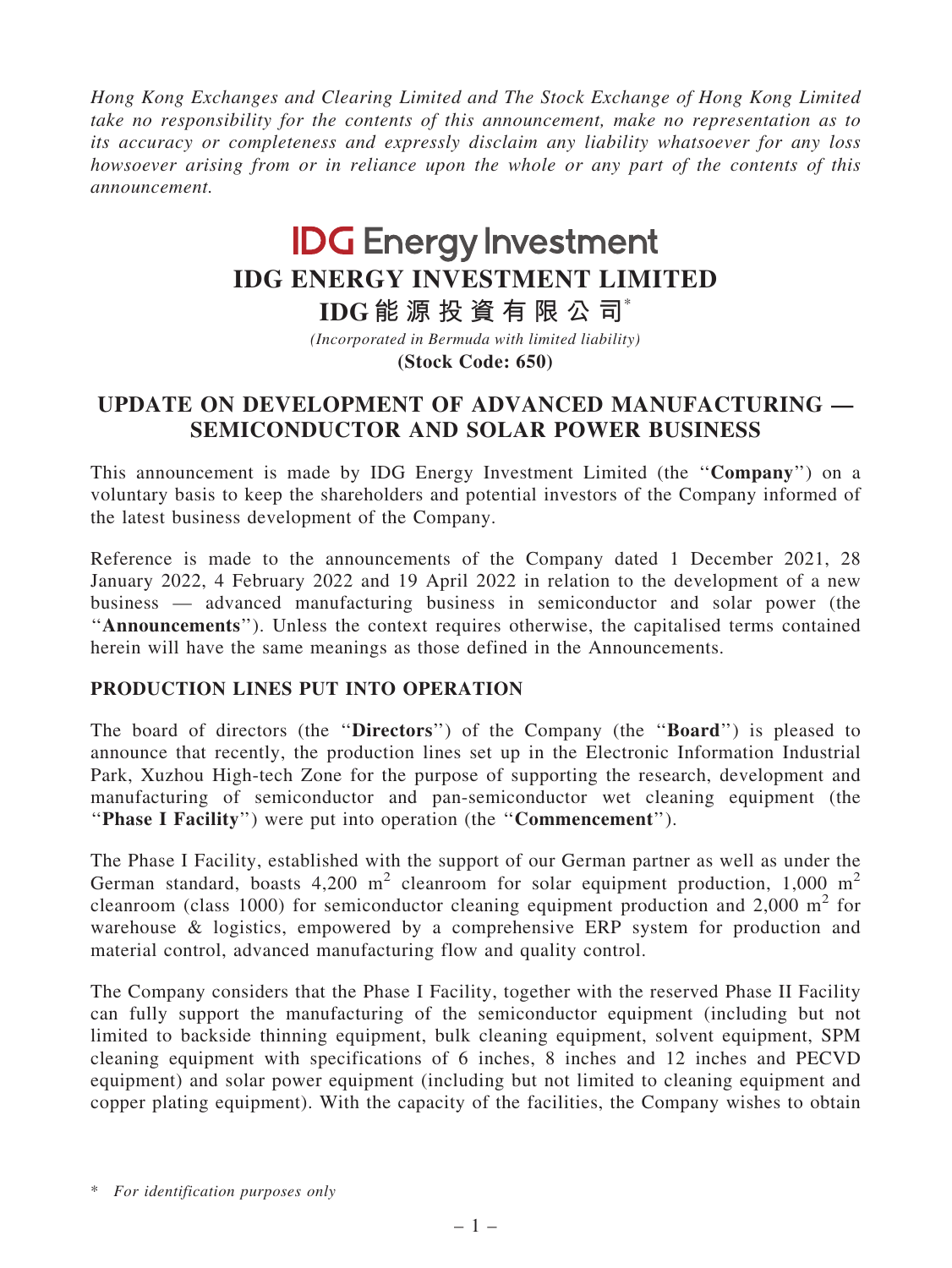significant market share of cleaning equipment in mainland China in the short to middle term and significant market shares of the global cleaning equipment and PECVD equipment in the next decade.

Working with Xuzhou High-tech Zone, the Company has been showered with a series of preferential rental, tax and research and development expense policies, including: (i) provision of an existing electronic plant with a total area of approximately 21,600  $m^2$  and certain rental subsidy; (ii) exemption of certain parts of the locally retained part of the corporate income tax, value-added tax and personal income tax for core employees for 3 years; (iii) preferential taxation for high-tech enterprises and semiconductor equipment enterprises; and (iv) certain subsidy for annual research and development expenses.

### REASONS AND BENEFITS OF THE COMMENCEMENT AND OTHER BUSINESS PLANS

As disclosed in the Announcements, the advanced manufacturing business in semiconductor and solar power equipment which focuses on technology and solutions providing high productivity to customers is a key area where the Company now puts efforts and resources. The Directors considered that the Commencement marked an important step of the development of the new business.

Going forward, the Company will continue to execute the footprint of the new business in an expeditious manner with actions including but not limited to the following:

- (a) Completing the manufacturing and delivery of the Product under the Purchase Order as well as the design and manufacturing of other products for semiconductor cleaning;
- (b) Working closely with the German partner to start the manufacturing of the cleaning equipment for solar cell under the Manufacturing and Supply Agreement to achieve the production target of two tools per week after the ramp-up period; and
- (c) Developing high-profile customers for both semiconductor cleaning equipment and solar cell cleaning equipment utilizing our current clientele as a foundation with strong financial background, independent innovation and dominating manufacturing capabilities.

#### **GENERAL**

The Company will conduct the new business in compliance with the Listing Rules, and make further announcement(s) in accordance with the Listing Rules as and when appropriate.